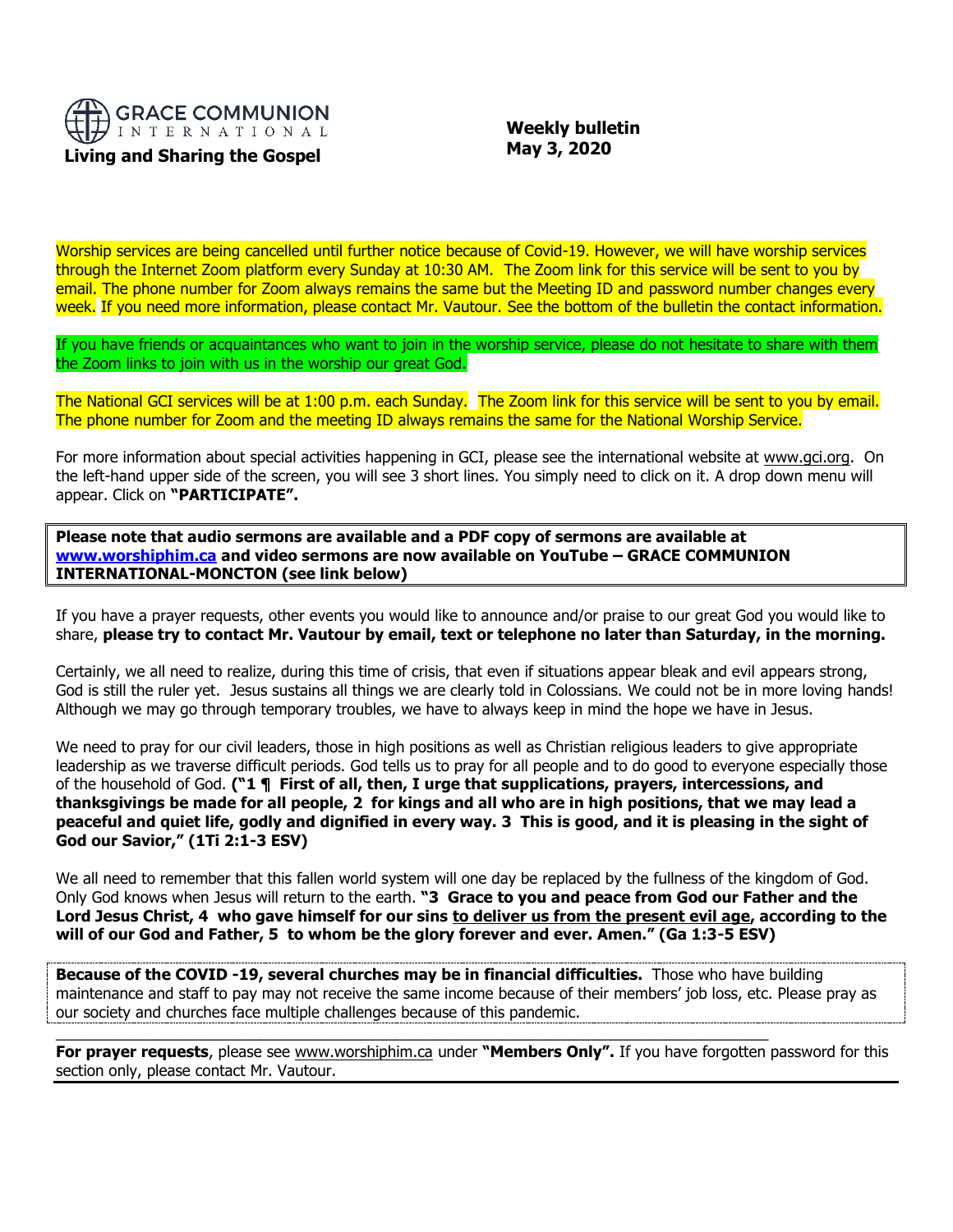| <b>April/May Calendar</b>                    |                                          |                                             |
|----------------------------------------------|------------------------------------------|---------------------------------------------|
| Worship Services 10:30 a.m.<br><b>Sunday</b> | <b>Bible Study</b><br>Thursday 7:30 p.m. | <b>Prayer Meeting</b><br>Thursday 7:30 p.m. |
| Communion - May 3                            | April 30                                 |                                             |
| May 3, 10, 17, 24, 31                        | May 14, 28                               | Mav                                         |

**Offerings:** you can send your offering directly to the following address: **Grace Communion International- Canada, Suite 203A, 2121 Airport Dr., Saskatoon, SK 7SL 6W5.** If you prefer, you can also call **1-306-653-2705.** Thank you for your continued generous giving to God by giving to this part of God's church, his body.

**From Mr. Bill Hall – GCI Canadian Director** "Our office here in Saskatoon will remain open during regular business hours. I'm self isolating for a couple of weeks, but Kathleen will be available. We will continue to process the donations we receive in Saskatoon. Members are urged to mail them directly to our office for the time-being. They can also donate via phone using a credit card, or via Canada Helps using the donate button on our websit[e www.gcicanada.ca](https://eur03.safelinks.protection.outlook.com/?url=http%3A%2F%2Fwww.gcicanada.ca%2F&data=02%7C01%7C%7C9fd93e29c2b44509e5a008d7caa78fdb%7C84df9e7fe9f640afb435aaaaaaaaaaaa%7C1%7C0%7C637200693331983394&sdata=VAGy4Q%2BxbhHuYaeEiDz%2FQyicT%2FoiY4Ir9kc8w5yHRPs%3D&reserved=0) We are waving the provision that all donations given via Canada Helps go toward national expenses for the time being. We will credit all donations received via Canada Helps to a member's local congregation, if we can identify where they attend."



Gregg and Susan Williams



#### **HOPE** (GCI Update April 29, 2020)

\_\_\_\_\_\_\_\_\_\_\_\_\_\_\_\_\_\_\_\_\_\_\_\_\_\_\_\_\_\_\_\_\_\_\_\_\_\_\_\_\_\_\_\_\_\_\_\_\_\_\_\_\_\_\_\_\_\_\_\_\_\_\_\_\_\_\_\_\_\_\_\_\_\_\_\_

Dear GCI Family and Friends,

The "Hope Avenue" of ministry has been our guiding theme this year, and the crescendo was going to be the Denominational Celebration. (In the April  $1<sup>st</sup>$  issue we shared the news that we will postpone this until the summer of 2021.) Another initiative that we have been promoting in 2020 is the GCI Worship Calendar. Through the combined efforts of the Superintendents, Regional Directors and Media Team, we were anticipating special gatherings around Holy Week and Easter,

and to our shock and dismay much of the world has been on an extended self-quarantine lockdown. So, what has the Lord been up to? Has he somehow forgotten our plans in GCI? Should I join the laments of the Old Testament Psalmist? My tears have been my food day and night, while people say to me continually, 'Where is your God?' (**[Psalm 42:3](https://biblia.com/bible/niv/Ps%2042.3)**)

There are a few of our members and their church families who have experienced the loss of loved ones at the hands of COVID-19, so I want to be careful not to move past the reality of grief too quickly. Where there has been loss of life, grief is multiplied when friends and family are not able to gather for a funeral service and celebration of their loved one's life. Our hearts go out to you, and we lift prayers of comfort.

So where is our God? In the pattern of many Psalms, the grief, mourning and despair are turned to joy, hope and faith when the psalmist recalls what the Lord has done in the past, and how he is with them in the present circumstance. The same is true today. Let me express to you some of the tangible ways I have found hope.

I had the privilege of speaking with our six Superintendents around the globe and I was encouraged to hear their stories of how the pastors and churches in their areas are managing. I'm happy to share that each superintendent and their families are safe and healthy. I also found it interesting to discover how many of us have children who serve in the healthcare field. We seek your prayers for them and the other front-line workers. (Eugene Guzon estimates that in the Filipino members scattered around the world, there are some 170 doctors and nurses.) I am proud that our small denomination has such strong representation in the healthcare world.

The Superintendents expressed how many of their pastors and churches have shared online gatherings—inclusive of Sunday services, small group studies, game nights, youth meetings and the like. Not only do members have access to meetings online with their home congregation, many are accessing neighboring churches in their region, country and across the world. Staying home has spawned a new level of creativity and connectivity that we have not experienced before.

Having personally participated in online meetings for Maundy Thursday, Good Friday and Easter Sunday, I was more than pleased to see that the initiative to promote our GCI Worship Calendar is happening. It wasn't how I envisioned, nor could I have anticipated to what degree GCI would access Facebook, YouTube, Zoom, WhatsApp and other social media platforms, but here we are.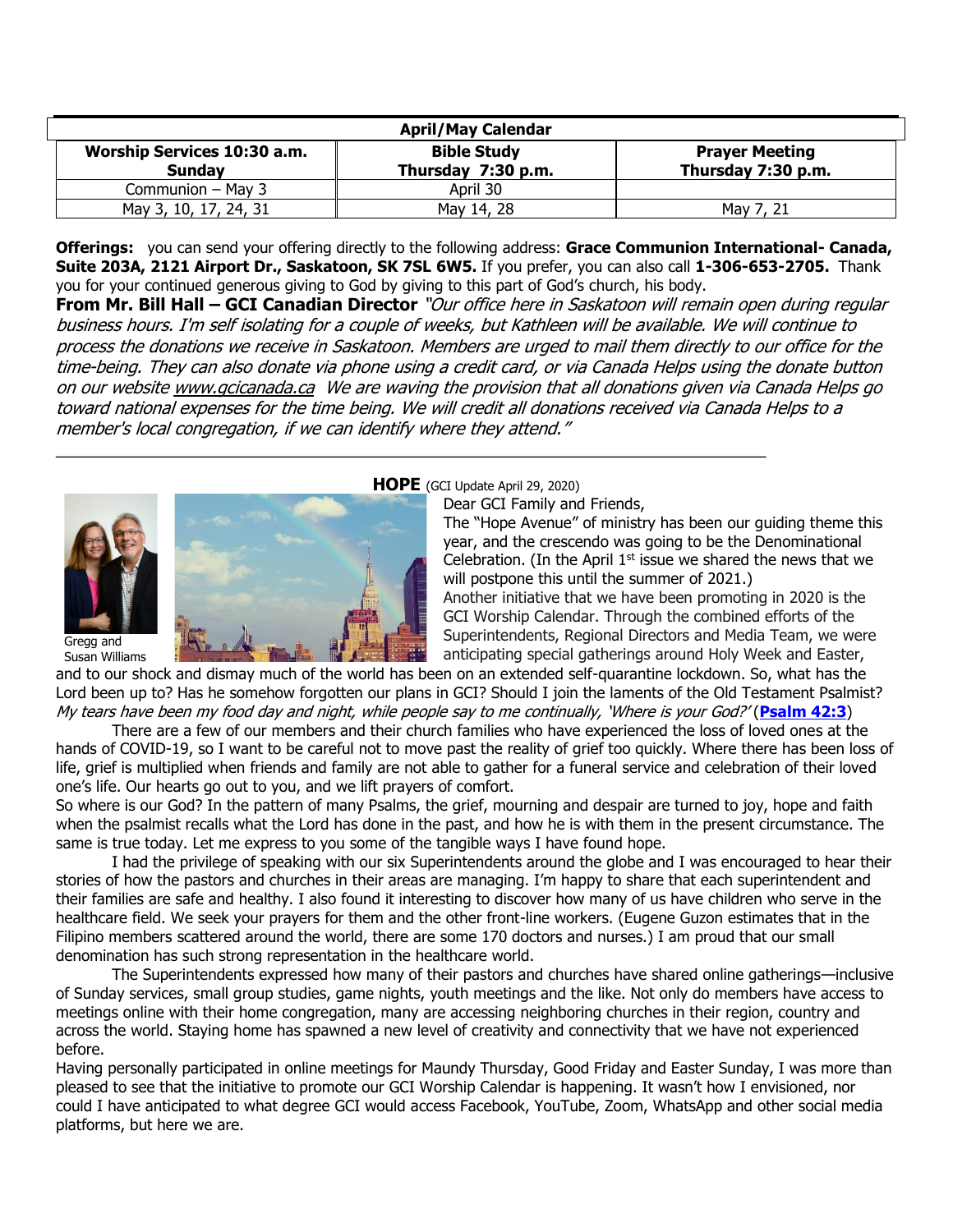We are finding hope during the pandemic, and why should we be surprised? Hope has a name: Jesus. His name is being proclaimed online and it is incredibly hopeful to see how we are communicating with many people beyond our regular members. May we continue building and forming these relationships.

Our Denominational Celebration is delayed, and yet it will go on. The prayerful planning and hard work that has been done to this point will serve us well as we rejoin the final preparations next year. Hope is still the theme, and I praise our Triune God for always supplying hope even through difficult times.

Always looking to our Hope, Greg Williams

# **[A THEOLOGICAL ETHIC, part 5 \(conclusion\)](http://feedproxy.google.com/~r/gci/zGUy/~3/m1ZNIVt--hs/theological-ethic-5.html?utm_source=feedburner&utm_medium=email)**

### **Posted: 30 Apr 2020 07:07 AM PDT**

This is the fifth and concluding post in a series adapted from "What is a Theological Ethic?" a lecture by [GCS](https://www.gcs.edu/) President Dr. Gary Deddo. For other posts in the series, click or copy to your browser: <http://thesurprisinggodblog.gci.org/2020/04/theological-ethic-5.html>.

[Last time](http://thesurprisinggodblog.gci.org/2020/04/theological-ethic-4.html) we saw that our calling as followers of Jesus is first to worship God (and no other), then out of that relationship of worship (loving God), to love our neighbors (sharing in God's love for them). By worshiping only God, we avoid a form of idolatry that is common in our day -- the collapsing of the first Great Commandment (to love God) into the second (to love neighbor). Let's look further at how a theological ethic protects us from this idolatry. We begin with Jesus' example.

#### **Jesus' example of sacrificial giving**

Throughout his life on earth, Jesus showed perfect love by sacrificially giving of himself. He first gave himself in faithful, even joyful obedience to his Father. Then, as part of his worship of the Father, Jesus gave sacrificially of himself to us. It was out of total trust in and honor to his Father that Jesus loved and served us. Jesus serves us only in ways that take us to the Father.

It was because Jesus knew he was in right relationship to his Father and the Spirit, and because he knew where he had come from and was returning, that he served us in the ways he did. This truth is explicitly illustrated in John's presentation of Jesus' washing of his disciple's feet at the Last Supper -- an act by which he "**loved them to the end [telos]" (John 13:1).** In this act of love, Jesus was fulfilling both of the Great Commandments in the right order, priority and inter-relationship. Understanding sacrifice as an act of the worship due only to God, Jesus did not allow Peter to dictate how the foot washing should occur. Jesus veered neither to the right nor the left in fulfilling the Father's will. In doing so, Jesus resisted and offended Peter (and perhaps others).

Jesus' disciples had to receive what Jesus was actually giving them, not something else they might have preferred -- something that might not have offended their pride. Had Jesus yielded to their preferences, he would not have "loved them to the end" -- the telos -- to completion. Rather, he would have loved them less and perhaps not at all. It was only as an overflow of his sacrifice to God and to God's good will and glory that Jesus "sacrificed" himself for us, not to us -- not bending his will to our will and ways and ideas of what we might consider to be loving. Self-sacrifice is due to God, our Creator and Redeemer, and to no one or nothing else. That is what Jesus' example makes clear.

#### **Self-giving to others in Christ's name, for God's glory**

Jesus Christ, and no other, is our Creator and Redeemer. We were created to be and become images of him and of no one and nothing else. So, it is the same for us as it was for Jesus in his earthly ministry. Any self-giving for another human being must be motivated, guarded and controlled by our self-surrender to God first and alone, in worship. Love for neighbor certainly will involve self-giving and in that sense self-sacrifice. However, that sacrifice will never be to the neighbor, -- it will be for the neighbor as our worship of God, as his commands to us specify. Directed toward worship of God, our "sacrificial giving" will glorify God while also contributing to the true benefit of our neighbor. Any of our "sacrificing" must be done in the name of our Triune God, not in the name of our neighbor.

Sacrificial giving that does not come under the discerning and sanctifying light of the worship of God, following in his ways, results in faulty, even evil "sacrifice." There is nothing Christian about the idea or ideal of sacrifice itself. Pagan religions are full of it -- with the ultimate (most grotesque) expression being the sacrifice of children to the god Molek (**2 Kings 23:10**).

As in religion, so it is in relationships -- sacrificial giving can become a means to manipulate, entrap, ensnare and place in endless obligation the one for whom the sacrifice is made. Conversely, the demand for sacrificial giving as an ideal held up for others to live by, can be tyrannical and even demonic. Jesus himself had to resist exactly this kind of sacrificial heroism as a way of obtaining the earthly goods offered him by the devil. Jesus said No! every time. He refused any self-sacrifice to the devil.

When Jesus is offered as a mere generic example for us to imitate, his sacrifice is torn apart from his exclusive worship of God, and redirected to establish an abstract and autonomous human "ethical" ideal -- one that inevitably enslaves and even destroys the one who sacrifices in the name of the ideal and also the one for whom such a humanistic